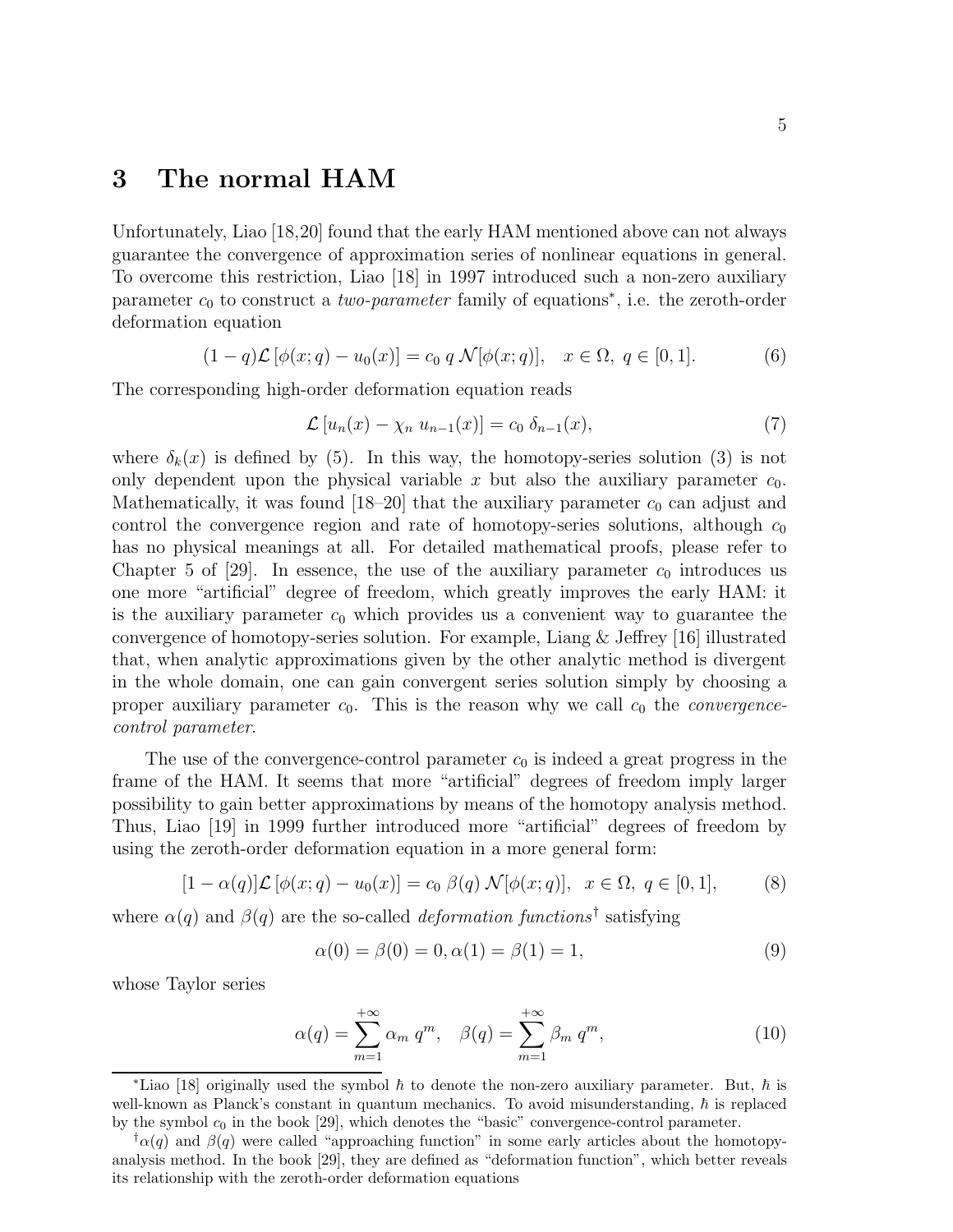are convergent for  $|q| \leq 1$ . The corresponding high-order deformation equation reads

$$
\mathcal{L}\left[u_m(x) - \sum_{k=1}^{m-1} \alpha_k u_{m-k}(x)\right] = c_0 \sum_{k=1}^{m} \beta_k \delta_{m-k}(x), \tag{11}
$$

where  $\delta_k(x)$  is defined by (5).

In fact, the zeroth-order deformation equation (8) can be further generalized, as shown by Liao [20,21,24]. Obviously, there are an infinite number of the deformation functions as defined above. Thus, the approximation series given by the HAM can contain so many "artificial" degrees of freedom that they provide us great possibility to guarantee the convergence of homotopy-series solution. Note that  $u_n(x)$  is always governed by the same auxiliary linear operator  $\mathcal{L}$ , and we have great freedom to choose  $\mathcal L$  in such a way that  $u_n(x)$  is easy to obtain. More importantly, for given auxiliary linear operator  $\mathcal L$  and initial guess, we can always gain convergent homotopy-series solution by choosing proper convergence-control parameter  $c_0$  and proper deformation functions  $\alpha(q)$  and  $\beta(q)$ . Inversely, the guarantee of the convergence of homotopyseries solutions also provides us freedom to choose the auxiliary linear operator  $\mathcal L$  and initial guess. It is due to such kind of guarantee in the frame of the HAM that a nonlinear ODE with variable coefficients can be transferred into a sequence of linear ODEs with constant coefficients [26], that a nonlinear PDE can be transferred into an infinite number of linear ODEs [22, 25], that several coupled nonlinear ODEs can be transferred into an infinite number of linear decoupled ODEs [45], and that even a 2nd-order nonlinear PDE can be replaced by an infinite number of 4th-order linear PDEs [23]. In fact, it is such kind of guarantee for convergence of series solutions, together with the extremely large freedom in choice of the auxiliary linear operators, that greatly simplifies finding convergent series of nonlinear equations in the frame of the HAM, as illustrated in above-mentioned articles [22, 23, 25, 26, 45]. On the other hand, without such kind of guarantee of convergence, we have in practice no true freedom to choose the auxiliary linear operator  $\mathcal{L}$ , because the freedom to get a divergent series solution has no meanings at all! For example, Liang & Jeffrey [16] pointed out that the series solution given by means of the so-called "homotopy perturbation method¨ [12] is divergent at all points except the initial guess, and thus has completely no scientific meanings. So, unlike perturbation techniques and the traditional non-perturbation methods mentioned above, the HAM satisfies both the standard (a) and (b).

How to find a proper convergence-control parameter  $c_0$  so as to gain a convergent series solution? A straight-forward way to check the convergence of a homotopy-series solution is to substitute it into original governing equations and boundary/initial conditions and then to check the corresponding squared residual integrated in the whole region. However, when the approximations contain unknown convergencecontrol parameters and/or other unknown physical parameters, it is time-consuming to calculate the squared residual at high-order of approximations. To avoid the timeconsuming computation, Liao [18–20] suggested to investigate the convergence of some special quantities which often have important physical meanings. For example, one can consider the convergence of  $u'(0)$  and  $u''(0)$  of a nonlinear differential equation